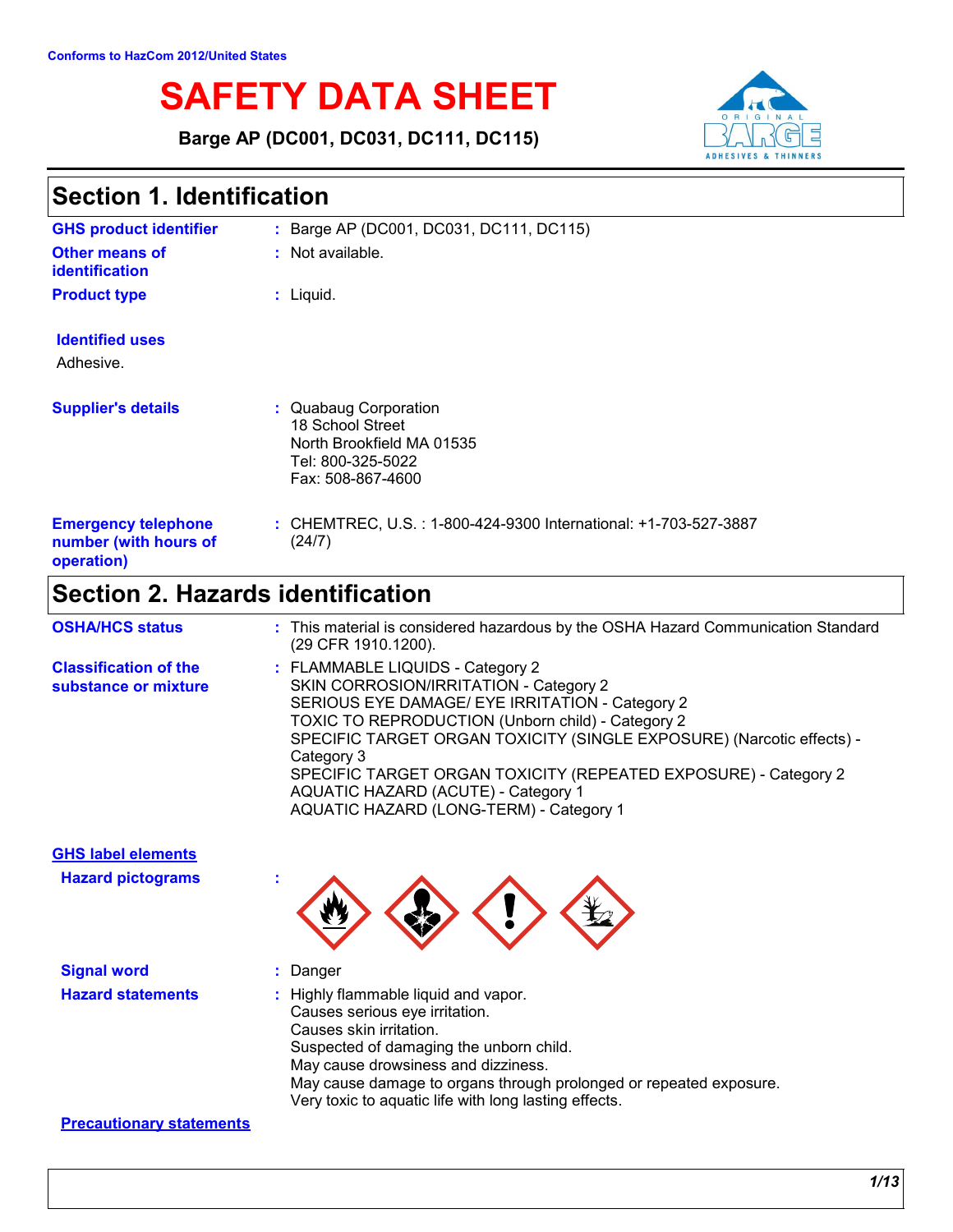

# **Section 2. Hazards identification**

| <b>Prevention</b>                          | : Obtain special instructions before use. Do not handle until all safety precautions have<br>been read and understood. Use personal protective equipment as required. Wear<br>protective gloves. Wear eye or face protection. Keep away from heat, hot surfaces,<br>sparks, open flames and other ignition sources. No smoking. Use explosion-proof<br>electrical, ventilating, lighting and all material-handling equipment. Use only non-<br>sparking tools. Take precautionary measures against static discharge. Keep container<br>tightly closed. Use only outdoors or in a well-ventilated area. Avoid release to the<br>environment. Do not breathe vapor. Wash hands thoroughly after handling.                |
|--------------------------------------------|------------------------------------------------------------------------------------------------------------------------------------------------------------------------------------------------------------------------------------------------------------------------------------------------------------------------------------------------------------------------------------------------------------------------------------------------------------------------------------------------------------------------------------------------------------------------------------------------------------------------------------------------------------------------------------------------------------------------|
| <b>Response</b>                            | : Collect spillage. Get medical attention if you feel unwell. IF exposed or concerned: Get<br>medical attention. IF INHALED: Remove victim to fresh air and keep at rest in a<br>position comfortable for breathing. Call a POISON CENTER or physician if you feel<br>unwell. IF ON SKIN (or hair): Take off immediately all contaminated clothing. Rinse<br>skin with water or shower. IF ON SKIN: Wash with plenty of soap and water. Take off<br>contaminated clothing. If skin irritation occurs: Get medical attention. IF IN EYES:<br>Rinse cautiously with water for several minutes. Remove contact lenses, if present and<br>easy to do. Continue rinsing. If eye irritation persists: Get medical attention. |
| <b>Storage</b>                             | : Store locked up. Store in a well-ventilated place. Keep cool.                                                                                                                                                                                                                                                                                                                                                                                                                                                                                                                                                                                                                                                        |
| <b>Disposal</b>                            | : Dispose of contents and container in accordance with all local, regional, national and<br>international regulations.                                                                                                                                                                                                                                                                                                                                                                                                                                                                                                                                                                                                 |
| <b>Hazards not otherwise</b><br>classified | : None known.                                                                                                                                                                                                                                                                                                                                                                                                                                                                                                                                                                                                                                                                                                          |

# **Section 3. Composition/information on ingredients**

| Substance/mixture     | : Mixture        |
|-----------------------|------------------|
| <b>Other means of</b> | : Not available. |
| <i>identification</i> |                  |

#### **CAS number/other identifiers**

| <b>CAS number</b>   | : Not applicable. |
|---------------------|-------------------|
| <b>Product code</b> | : Not available.  |

| Ingredient name | $\frac{9}{6}$ | <b>CAS number</b> |
|-----------------|---------------|-------------------|
| Toluene         | $35 - 60$     | 108-88-3          |
| Heptane         | $15 - 25$     | 142-82-5          |
| Ethyl acetate   | $5 - 15$      | 141-78-6          |

Any concentration shown as a range is to protect confidentiality or is due to batch variation.

**There are no additional ingredients present which, within the current knowledge of the supplier and in the concentrations applicable, are classified as hazardous to health or the environment and hence require reporting in this section.**

**Occupational exposure limits, if available, are listed in Section 8.**

### **Section 4. First aid measures**

#### **Description of necessary first aid measures**

| Eye contact       | : Immediately flush eyes with plenty of water, occasionally lifting the upper and lower<br>eyelids. Check for and remove any contact lenses. Continue to rinse for at least 20<br>minutes. Get medical attention.                                                                                                                                                                                                                                                                                                                                                                                                                                         |
|-------------------|-----------------------------------------------------------------------------------------------------------------------------------------------------------------------------------------------------------------------------------------------------------------------------------------------------------------------------------------------------------------------------------------------------------------------------------------------------------------------------------------------------------------------------------------------------------------------------------------------------------------------------------------------------------|
| <b>Inhalation</b> | : Remove victim to fresh air and keep at rest in a position comfortable for breathing. If it<br>is suspected that fumes are still present, the rescuer should wear an appropriate mask<br>or self-contained breathing apparatus. If not breathing, if breathing is irregular or if<br>respiratory arrest occurs, provide artificial respiration or oxygen by trained personnel. It<br>may be dangerous to the person providing aid to give mouth-to-mouth resuscitation.<br>Get medical attention. If necessary, call a poison center or physician. If unconscious,<br>place in recovery position and get medical attention immediately. Maintain an open |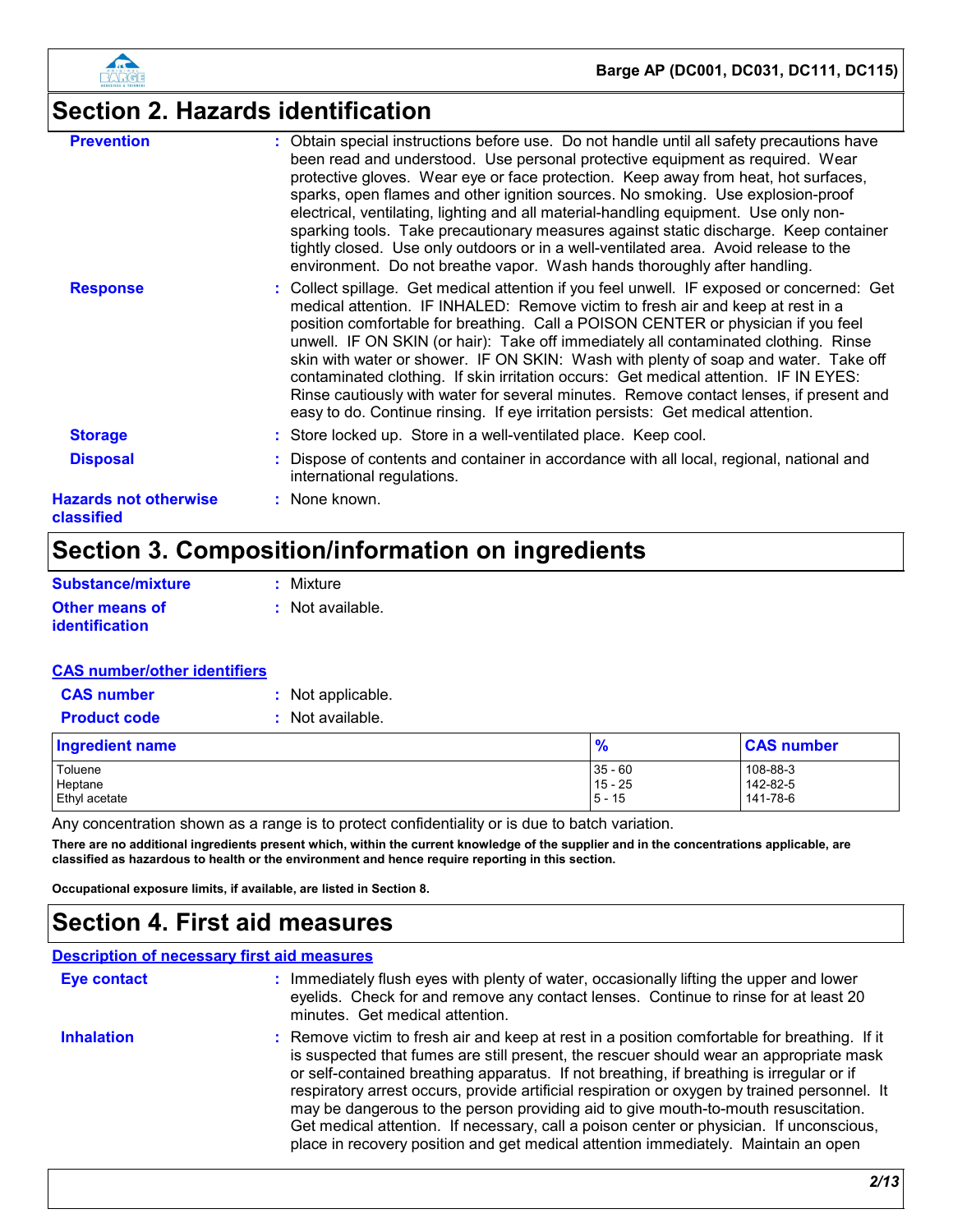

# **Section 4. First aid measures**

|                                       | airway.                                                                                                                                                                                                                                                                                                                                                                                                                                                                                                                                                                                                                                                                                                |
|---------------------------------------|--------------------------------------------------------------------------------------------------------------------------------------------------------------------------------------------------------------------------------------------------------------------------------------------------------------------------------------------------------------------------------------------------------------------------------------------------------------------------------------------------------------------------------------------------------------------------------------------------------------------------------------------------------------------------------------------------------|
| <b>Skin contact</b>                   | : Flush contaminated skin with plenty of water. Continue to rinse for at least 20 minutes.<br>Get medical attention. Wash clothing before reuse. Clean shoes thoroughly before<br>reuse.                                                                                                                                                                                                                                                                                                                                                                                                                                                                                                               |
| <b>Ingestion</b>                      | : Wash out mouth with water. Remove victim to fresh air and keep at rest in a position<br>comfortable for breathing. If material has been swallowed and the exposed person is<br>conscious, give small quantities of water to drink. Stop if the exposed person feels sick<br>as vomiting may be dangerous. Do not induce vomiting unless directed to do so by<br>medical personnel. If vomiting occurs, the head should be kept low so that vomit does<br>not enter the lungs. Get medical attention. If necessary, call a poison center or<br>physician. Never give anything by mouth to an unconscious person. If unconscious,<br>place in recovery position and get medical attention immediately. |
|                                       | Most important symptoms/effects, acute and delayed                                                                                                                                                                                                                                                                                                                                                                                                                                                                                                                                                                                                                                                     |
| <b>Potential acute health effects</b> |                                                                                                                                                                                                                                                                                                                                                                                                                                                                                                                                                                                                                                                                                                        |
| <b>Eye contact</b>                    | : Causes serious eye irritation.                                                                                                                                                                                                                                                                                                                                                                                                                                                                                                                                                                                                                                                                       |
| <b>Inhalation</b>                     | : Can cause central nervous system (CNS) depression. May cause drowsiness and<br>dizziness.                                                                                                                                                                                                                                                                                                                                                                                                                                                                                                                                                                                                            |
| <b>Skin contact</b>                   | : Causes skin irritation.                                                                                                                                                                                                                                                                                                                                                                                                                                                                                                                                                                                                                                                                              |
| <b>Ingestion</b>                      | : Can cause central nervous system (CNS) depression. Irritating to mouth, throat and<br>stomach.                                                                                                                                                                                                                                                                                                                                                                                                                                                                                                                                                                                                       |
| <b>Over-exposure signs/symptoms</b>   |                                                                                                                                                                                                                                                                                                                                                                                                                                                                                                                                                                                                                                                                                                        |
| <b>Eye contact</b>                    | : Adverse symptoms may include the following:<br>pain or irritation<br>watering<br>redness                                                                                                                                                                                                                                                                                                                                                                                                                                                                                                                                                                                                             |
| <b>Inhalation</b>                     | : Adverse symptoms may include the following:<br>nausea or vomiting<br>headache<br>drowsiness/fatigue<br>dizziness/vertigo<br>unconsciousness<br>reduced fetal weight<br>increase in fetal deaths<br>skeletal malformations                                                                                                                                                                                                                                                                                                                                                                                                                                                                            |
| <b>Skin contact</b>                   | Adverse symptoms may include the following:<br>irritation<br>redness<br>reduced fetal weight<br>increase in fetal deaths<br>skeletal malformations                                                                                                                                                                                                                                                                                                                                                                                                                                                                                                                                                     |
| <b>Ingestion</b>                      | : Adverse symptoms may include the following:<br>reduced fetal weight<br>increase in fetal deaths<br>skeletal malformations                                                                                                                                                                                                                                                                                                                                                                                                                                                                                                                                                                            |
|                                       | Indication of immediate medical attention and special treatment needed, if necessary                                                                                                                                                                                                                                                                                                                                                                                                                                                                                                                                                                                                                   |
| <b>Notes to physician</b>             | : Treat symptomatically. Contact poison treatment specialist immediately if large<br>quantities have been ingested or inhaled.                                                                                                                                                                                                                                                                                                                                                                                                                                                                                                                                                                         |

**Specific treatments :** No specific treatment.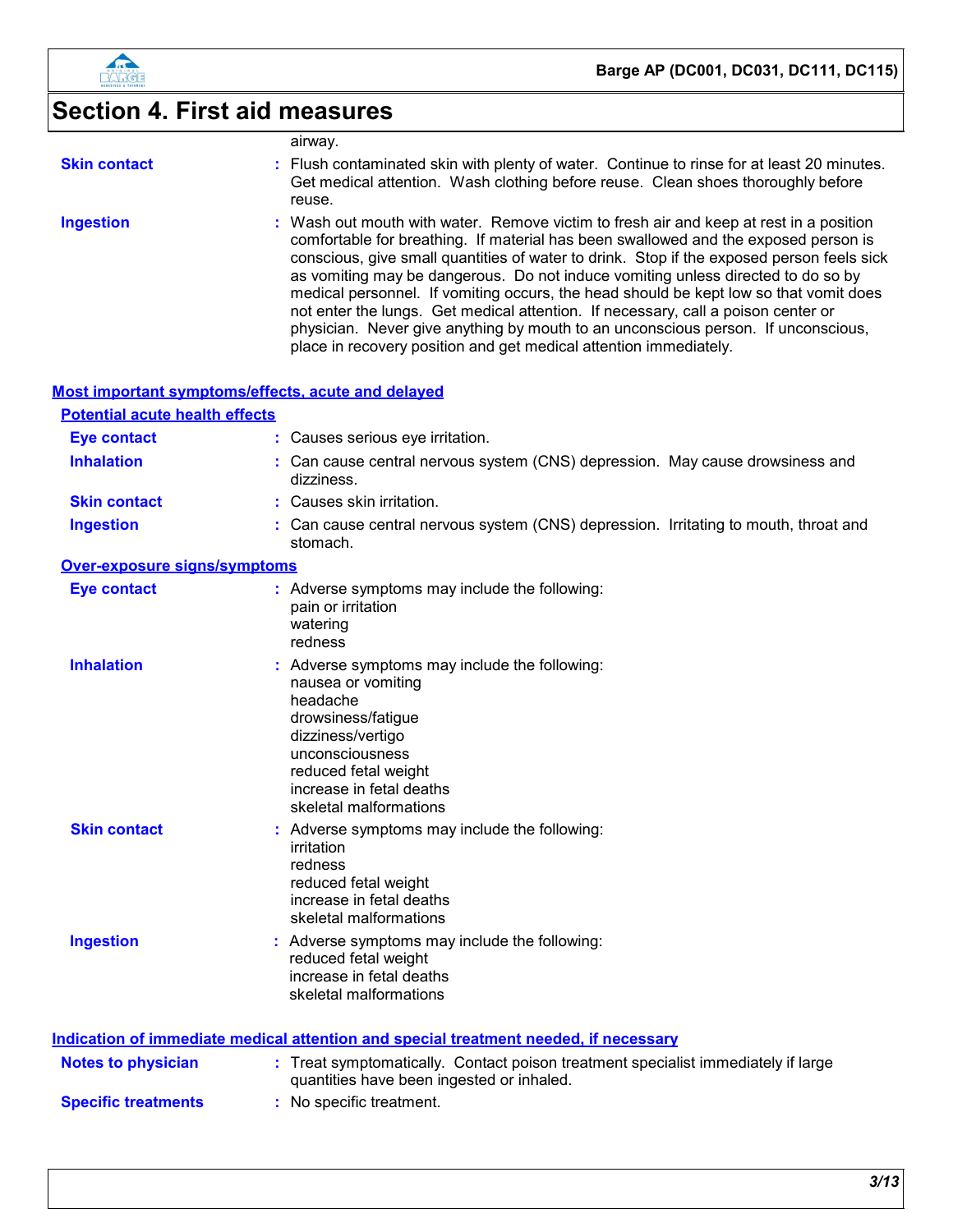

### **Section 4. First aid measures**

**Protection of first-aiders** : No action shall be taken involving any personal risk or without suitable training. If it is suspected that fumes are still present, the rescuer should wear an appropriate mask or self-contained breathing apparatus. It may be dangerous to the person providing aid to give mouth-to-mouth resuscitation.

**See toxicological information (Section 11)**

### **Section 5. Fire-fighting measures**

| <b>Extinguishing media</b>                               |                                                                                                                                                                                                                                                                                                                                                                                                                                                        |
|----------------------------------------------------------|--------------------------------------------------------------------------------------------------------------------------------------------------------------------------------------------------------------------------------------------------------------------------------------------------------------------------------------------------------------------------------------------------------------------------------------------------------|
| <b>Suitable extinguishing</b><br>media                   | : Use dry chemical, $CO2$ , water spray (fog) or foam.                                                                                                                                                                                                                                                                                                                                                                                                 |
| <b>Unsuitable extinguishing</b><br>media                 | : Do not use water jet or water-based fire extinguishers.                                                                                                                                                                                                                                                                                                                                                                                              |
| <b>Specific hazards arising</b><br>from the chemical     | : Highly flammable liquid and vapor. The vapor/gas is heavier than air and will spread<br>along the ground. Vapors may accumulate in low or confined areas or travel a<br>considerable distance to a source of ignition and flash back. This material is very toxic<br>to aquatic life with long lasting effects. Fire water contaminated with this material must<br>be contained and prevented from being discharged to any waterway, sewer or drain. |
| <b>Hazardous thermal</b><br>decomposition products       | Decomposition products may include the following materials:<br>carbon dioxide<br>carbon monoxide                                                                                                                                                                                                                                                                                                                                                       |
| <b>Special protective actions</b><br>for fire-fighters   | : Move containers from fire area if this can be done without risk. Use water spray to keep<br>fire-exposed containers cool.                                                                                                                                                                                                                                                                                                                            |
| <b>Special protective</b><br>equipment for fire-fighters | : Fire-fighters should wear appropriate protective equipment and self-contained breathing<br>apparatus (SCBA) with a full face-piece operated in positive pressure mode.                                                                                                                                                                                                                                                                               |

### **Section 6. Accidental release measures**

| <b>Personal precautions, protective equipment and emergency procedures</b> |  |                                                                                                                                                                                                                                                                                                                                                                                                                                                                                                 |  |
|----------------------------------------------------------------------------|--|-------------------------------------------------------------------------------------------------------------------------------------------------------------------------------------------------------------------------------------------------------------------------------------------------------------------------------------------------------------------------------------------------------------------------------------------------------------------------------------------------|--|
| For non-emergency<br>personnel                                             |  | : No action shall be taken involving any personal risk or without suitable training.<br>Evacuate surrounding areas. Keep unnecessary and unprotected personnel from<br>entering. Do not touch or walk through spilled material. Shut off all ignition sources.<br>No flares, smoking or flames in hazard area. Avoid breathing vapor or mist. Provide<br>adequate ventilation. Wear appropriate respirator when ventilation is inadequate. Put<br>on appropriate personal protective equipment. |  |
| For emergency responders                                                   |  | If specialized clothing is required to deal with the spillage, take note of any information in<br>Section 8 on suitable and unsuitable materials. See also the information in "For non-<br>emergency personnel".                                                                                                                                                                                                                                                                                |  |
| <b>Environmental precautions</b>                                           |  | : Avoid dispersal of spilled material and runoff and contact with soil, waterways, drains<br>and sewers. Inform the relevant authorities if the product has caused environmental<br>pollution (sewers, waterways, soil or air). Water polluting material. May be harmful to<br>the environment if released in large quantities. Collect spillage.                                                                                                                                               |  |

**Methods and materials for containment and cleaning up**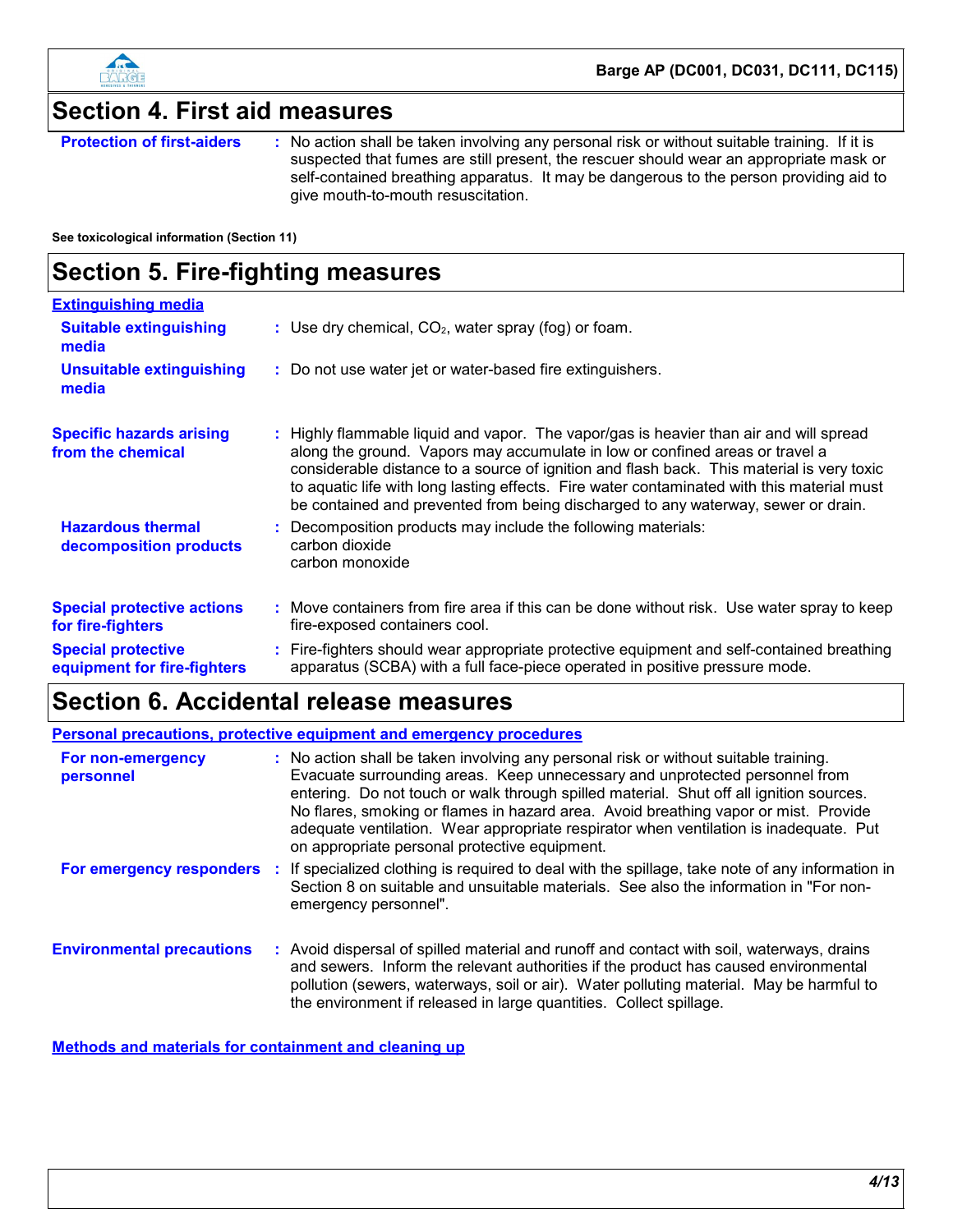

### **Section 6. Accidental release measures**

**Spill** Stop leak if without risk. Move containers from spill area. Use spark-proof tools and **Spill** explosion-proof equipment. Approach release from upwind. Prevent entry into sewers, water courses, basements or confined areas. Wash spillages into an effluent treatment plant or proceed as follows. Contain and collect spillage with non-combustible, absorbent material e.g. sand, earth, vermiculite or diatomaceous earth and place in container for disposal according to local regulations (see Section 13). Dispose of via a licensed waste disposal contractor. Contaminated absorbent material may pose the same hazard as the spilled product. Note: see Section 1 for emergency contact information and Section 13 for waste disposal.

## **Section 7. Handling and storage**

#### **Precautions for safe handling**

| <b>Protective measures</b>                                                       | : Put on appropriate personal protective equipment (see Section 8). Avoid exposure -<br>obtain special instructions before use. Avoid exposure during pregnancy. Do not<br>handle until all safety precautions have been read and understood. Do not get in eyes<br>or on skin or clothing. Do not breathe vapor or mist. Do not ingest. Avoid release to<br>the environment. Use only with adequate ventilation. Wear appropriate respirator when<br>ventilation is inadequate. Do not enter storage areas and confined spaces unless<br>adequately ventilated. Keep in the original container or an approved alternative made<br>from a compatible material, kept tightly closed when not in use. Store and use away<br>from heat, sparks, open flame or any other ignition source. Use explosion-proof<br>electrical (ventilating, lighting and material handling) equipment. Use only non-sparking<br>tools. Take precautionary measures against electrostatic discharges. Empty containers<br>retain product residue and can be hazardous. Do not reuse container. |
|----------------------------------------------------------------------------------|-------------------------------------------------------------------------------------------------------------------------------------------------------------------------------------------------------------------------------------------------------------------------------------------------------------------------------------------------------------------------------------------------------------------------------------------------------------------------------------------------------------------------------------------------------------------------------------------------------------------------------------------------------------------------------------------------------------------------------------------------------------------------------------------------------------------------------------------------------------------------------------------------------------------------------------------------------------------------------------------------------------------------------------------------------------------------|
| <b>Advice on general</b><br>occupational hygiene                                 | : Eating, drinking and smoking should be prohibited in areas where this material is<br>handled, stored and processed. Workers should wash hands and face before eating,<br>drinking and smoking. See also Section 8 for additional information on hygiene<br>measures.                                                                                                                                                                                                                                                                                                                                                                                                                                                                                                                                                                                                                                                                                                                                                                                                  |
| <b>Conditions for safe storage,</b><br>including any<br><b>incompatibilities</b> | : Store in accordance with local regulations. Store in a segregated and approved area.<br>Store in original container protected from direct sunlight in a dry, cool and well-ventilated<br>area, away from incompatible materials (see Section 10) and food and drink. Store<br>locked up. Eliminate all ignition sources. Separate from oxidizing materials. Keep<br>container tightly closed and sealed until ready for use. Containers that have been<br>opened must be carefully resealed and kept upright to prevent leakage. Do not store in<br>unlabeled containers. Use appropriate containment to avoid environmental<br>contamination.                                                                                                                                                                                                                                                                                                                                                                                                                        |

### **Section 8. Exposure controls/personal protection**

#### **Control parameters**

#### **Occupational exposure limits**

| <b>Ingredient name</b> | <b>Exposure limits</b>                                                                                                                                                                                                                                                                                                          |
|------------------------|---------------------------------------------------------------------------------------------------------------------------------------------------------------------------------------------------------------------------------------------------------------------------------------------------------------------------------|
| Toluene                | NIOSH REL (United States, 10/2013).<br>STEL: 560 mg/m <sup>3</sup> 15 minutes.<br>STEL: 150 ppm 15 minutes.<br>TWA: 375 mg/m <sup>3</sup> 10 hours.<br>TWA: 100 ppm 10 hours.                                                                                                                                                   |
| Heptane                | OSHA PEL Z2 (United States, 2/2013).<br>AMP: 500 ppm 10 minutes.<br>CEIL: 300 ppm<br>TWA: 200 ppm 8 hours.<br>ACGIH TLV (United States, 4/2014).<br>TWA: 20 ppm 8 hours.<br>ACGIH TLV (United States, 4/2014).<br>STEL: 2050 mg/m <sup>3</sup> 15 minutes.<br>STEL: 500 ppm 15 minutes.<br>TWA: 1640 mg/m <sup>3</sup> 8 hours. |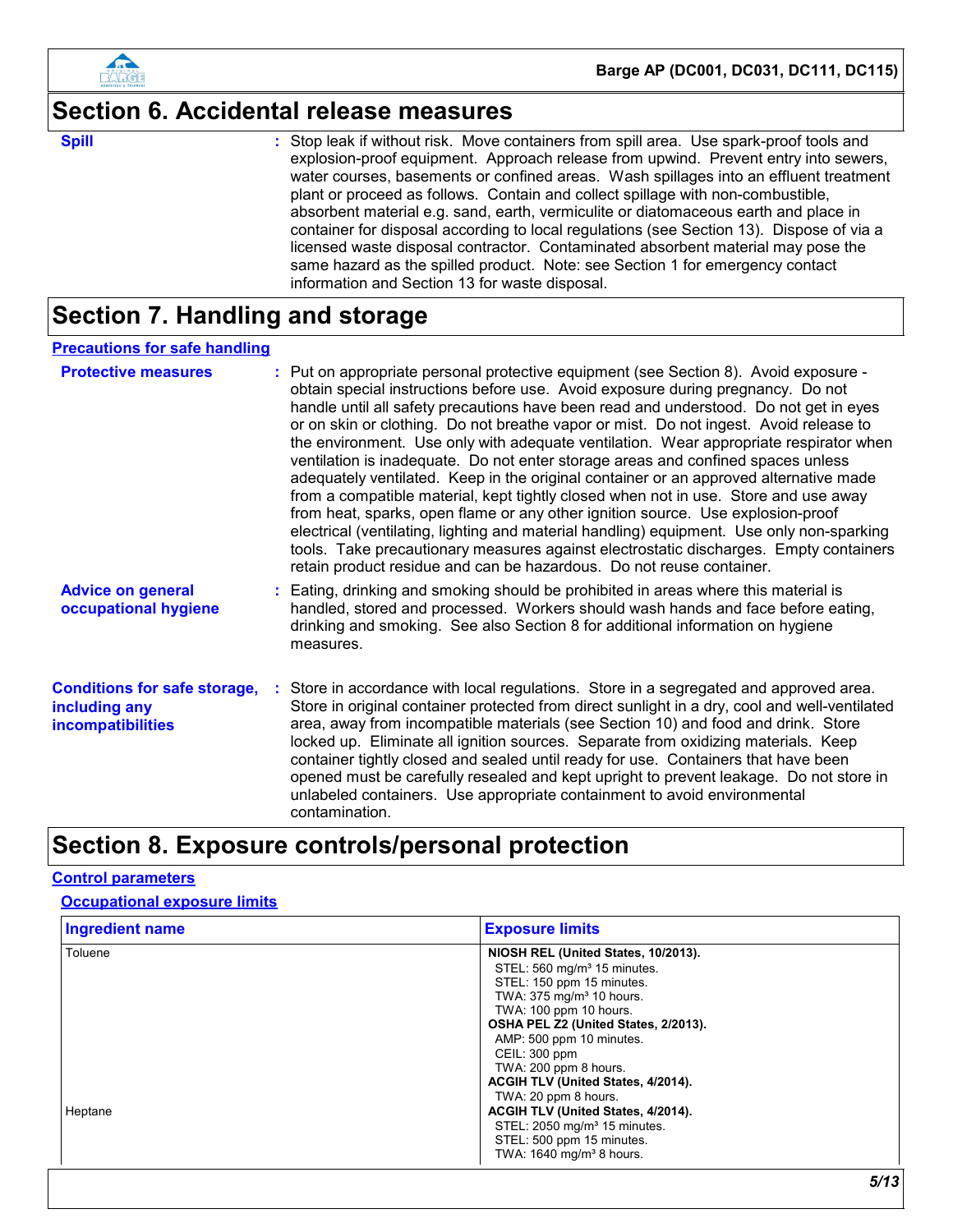

# **Section 8. Exposure controls/personal protection**

|               | TWA: 400 ppm 8 hours.                    |
|---------------|------------------------------------------|
|               | NIOSH REL (United States, 10/2013).      |
|               | CEIL: 440 ppm 15 minutes.                |
|               | TWA: $350 \text{ mg/m}^3$ 10 hours.      |
|               | TWA: 85 ppm 10 hours.                    |
|               | CEIL: 1800 mg/m <sup>3</sup> 15 minutes. |
|               | OSHA PEL (United States, 2/2013).        |
|               | TWA: 2000 mg/m <sup>3</sup> 8 hours.     |
|               | TWA: 500 ppm 8 hours.                    |
| Ethyl acetate | ACGIH TLV (United States, 4/2014).       |
|               | TWA: $1440$ mg/m <sup>3</sup> 8 hours.   |
|               | TWA: 400 ppm 8 hours.                    |
|               | NIOSH REL (United States, 10/2013).      |
|               | TWA: 1400 mg/m <sup>3</sup> 10 hours.    |
|               | TWA: 400 ppm 10 hours.                   |
|               | OSHA PEL (United States, 2/2013).        |
|               | TWA: $1400$ mg/m <sup>3</sup> 8 hours.   |
|               | TWA: 400 ppm 8 hours.                    |
|               | OSHA PEL 1989 (United States, 3/1989).   |
|               | TWA: 400 ppm 8 hours.                    |
|               | TWA: 1400 mg/m <sup>3</sup> 8 hours.     |

| <b>Appropriate engineering</b><br><b>controls</b> | : Use only with adequate ventilation. Use process enclosures, local exhaust ventilation or<br>other engineering controls to keep worker exposure to airborne contaminants below any<br>recommended or statutory limits. The engineering controls also need to keep gas,<br>vapor or dust concentrations below any lower explosive limits. Use explosion-proof<br>ventilation equipment.                                                                                                                                                                                                                                |
|---------------------------------------------------|------------------------------------------------------------------------------------------------------------------------------------------------------------------------------------------------------------------------------------------------------------------------------------------------------------------------------------------------------------------------------------------------------------------------------------------------------------------------------------------------------------------------------------------------------------------------------------------------------------------------|
| <b>Environmental exposure</b><br>controls         | : Emissions from ventilation or work process equipment should be checked to ensure<br>they comply with the requirements of environmental protection legislation.                                                                                                                                                                                                                                                                                                                                                                                                                                                       |
| <b>Individual protection measures</b>             |                                                                                                                                                                                                                                                                                                                                                                                                                                                                                                                                                                                                                        |
| <b>Hygiene measures</b>                           | : Wash hands, forearms and face thoroughly after handling chemical products, before<br>eating, smoking and using the lavatory and at the end of the working period.<br>Appropriate techniques should be used to remove potentially contaminated clothing.<br>Wash contaminated clothing before reusing. Ensure that eyewash stations and safety<br>showers are close to the workstation location.                                                                                                                                                                                                                      |
| <b>Eye/face protection</b>                        | : Safety eyewear complying with an approved standard should be used when a risk<br>assessment indicates this is necessary to avoid exposure to liquid splashes, mists,<br>gases or dusts. If contact is possible, the following protection should be worn, unless<br>the assessment indicates a higher degree of protection: chemical splash goggles.                                                                                                                                                                                                                                                                  |
| <b>Skin protection</b>                            |                                                                                                                                                                                                                                                                                                                                                                                                                                                                                                                                                                                                                        |
| <b>Hand protection</b>                            | : Chemical-resistant, impervious gloves complying with an approved standard should be<br>worn at all times when handling chemical products if a risk assessment indicates this is<br>necessary. Considering the parameters specified by the glove manufacturer, check<br>during use that the gloves are still retaining their protective properties. It should be<br>noted that the time to breakthrough for any glove material may be different for different<br>glove manufacturers. In the case of mixtures, consisting of several substances, the<br>protection time of the gloves cannot be accurately estimated. |
| <b>Body protection</b>                            | : Personal protective equipment for the body should be selected based on the task being<br>performed and the risks involved and should be approved by a specialist before<br>handling this product. When there is a risk of ignition from static electricity, wear anti-<br>static protective clothing. For the greatest protection from static discharges, clothing<br>should include anti-static overalls, boots and gloves.                                                                                                                                                                                         |
| <b>Other skin protection</b>                      | : Appropriate footwear and any additional skin protection measures should be selected<br>based on the task being performed and the risks involved and should be approved by a<br>specialist before handling this product.                                                                                                                                                                                                                                                                                                                                                                                              |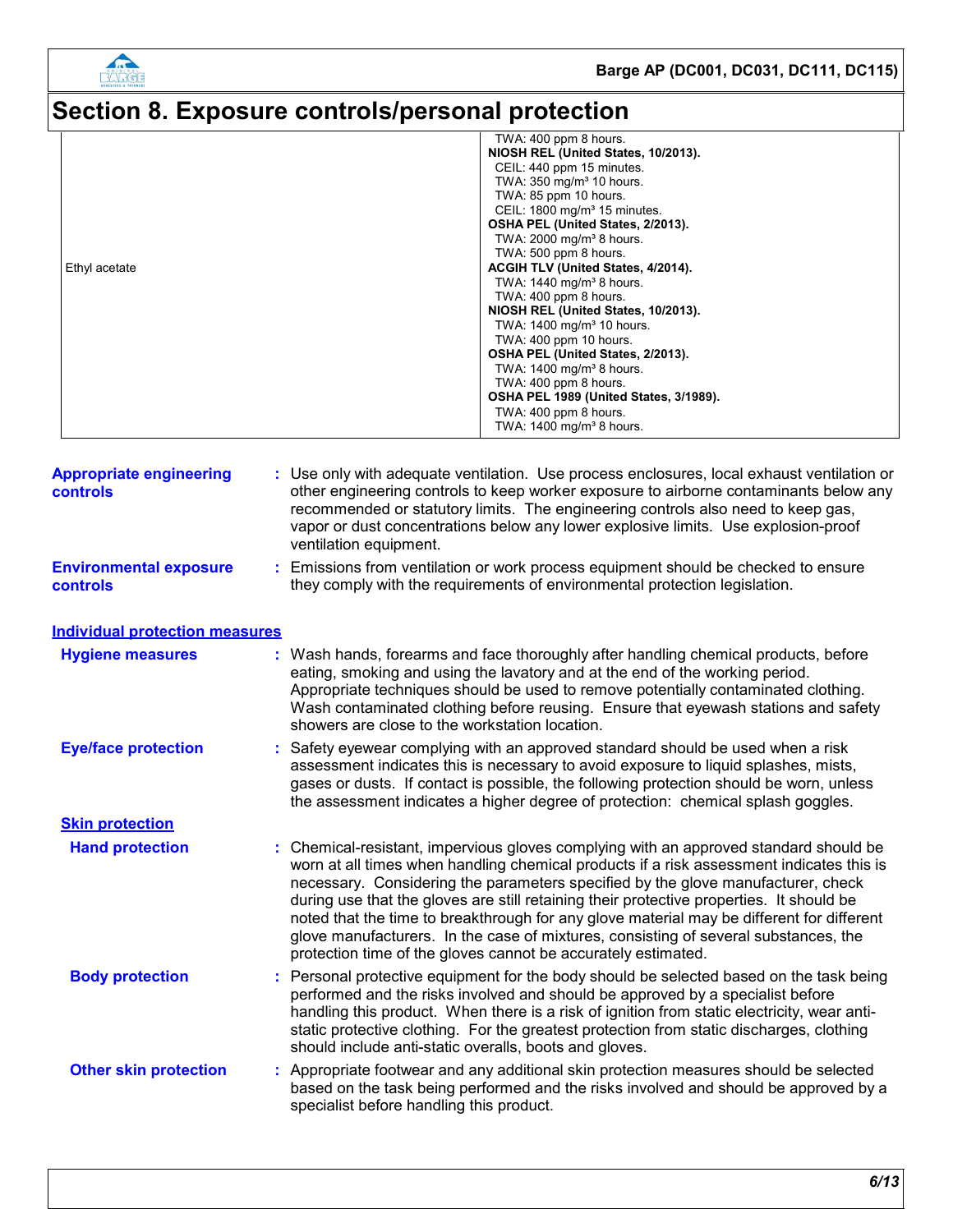

### **Section 8. Exposure controls/personal protection**

```
Respiratory protection :
```
Use a properly fitted, air-purifying or supplied air respirator complying with an approved standard if a risk assessment indicates this is necessary. Respirator selection must be based on known or anticipated exposure levels, the hazards of the product and the safe working limits of the selected respirator.

# **Section 9. Physical and chemical properties**

| <b>Appearance</b>                                 |    |                                                                                                                               |
|---------------------------------------------------|----|-------------------------------------------------------------------------------------------------------------------------------|
| <b>Physical state</b>                             |    | : Liquid.                                                                                                                     |
| <b>Color</b>                                      |    | : Yellow.                                                                                                                     |
| Odor                                              |    | : Solvent.                                                                                                                    |
| <b>Odor threshold</b>                             |    | : Not available.                                                                                                              |
| pH                                                | t. | Not available.                                                                                                                |
| <b>Melting point</b>                              |    | : Not available.                                                                                                              |
| <b>Boiling point</b>                              |    | : $77.78^{\circ}$ C (172 $^{\circ}$ F)                                                                                        |
| <b>Flash point</b>                                |    | : Closed cup: -6.11 $^{\circ}$ C (21 $^{\circ}$ F) [Tagliabue.]                                                               |
| <b>Evaporation rate</b>                           |    | $:$ >1 (Butyl acetate = 1)                                                                                                    |
| <b>Flammability (solid, gas)</b>                  |    | : Not available.                                                                                                              |
| Lower and upper explosive<br>(flammable) limits   |    | $:$ Lower: $1\%$<br>Upper: 11.6%                                                                                              |
| <b>Vapor pressure</b>                             |    | : Not available.                                                                                                              |
| <b>Vapor density</b>                              |    | : $>1$ [Air = 1]                                                                                                              |
| <b>Relative density</b>                           |    | : 0.881                                                                                                                       |
| <b>Solubility</b>                                 |    | $:$ Insoluble in water.                                                                                                       |
| <b>Partition coefficient: n-</b><br>octanol/water |    | : Not available.                                                                                                              |
| <b>Auto-ignition temperature</b>                  |    | : Not available.                                                                                                              |
| <b>Decomposition temperature</b>                  |    | $:$ Not available.                                                                                                            |
| <b>Viscosity</b>                                  |    | : Dynamic (room temperature): $4500$ mPa $\cdot$ s (4500 cP)<br>Kinematic (40°C (104°F)): 51.08 cm <sup>2</sup> /s (5108 cSt) |
| <b>Volatility</b>                                 |    | $: 75.3647\%$ (w/w)                                                                                                           |

# **Section 10. Stability and reactivity**

| <b>Reactivity</b>                                   | : No specific test data related to reactivity available for this product or its ingredients.                                                                                                                                               |
|-----------------------------------------------------|--------------------------------------------------------------------------------------------------------------------------------------------------------------------------------------------------------------------------------------------|
| <b>Chemical stability</b>                           | : The product is stable.                                                                                                                                                                                                                   |
| <b>Possibility of hazardous</b><br><b>reactions</b> | : Under normal conditions of storage and use, hazardous reactions will not occur.                                                                                                                                                          |
| <b>Conditions to avoid</b>                          | : Avoid all possible sources of ignition (spark or flame). Do not pressurize, cut, weld,<br>braze, solder, drill, grind or expose containers to heat or sources of ignition. Do not<br>allow vapor to accumulate in low or confined areas. |
| Incompatible materials                              | : Reactive or incompatible with the following materials: oxidizing materials, acids and<br>alkalis.                                                                                                                                        |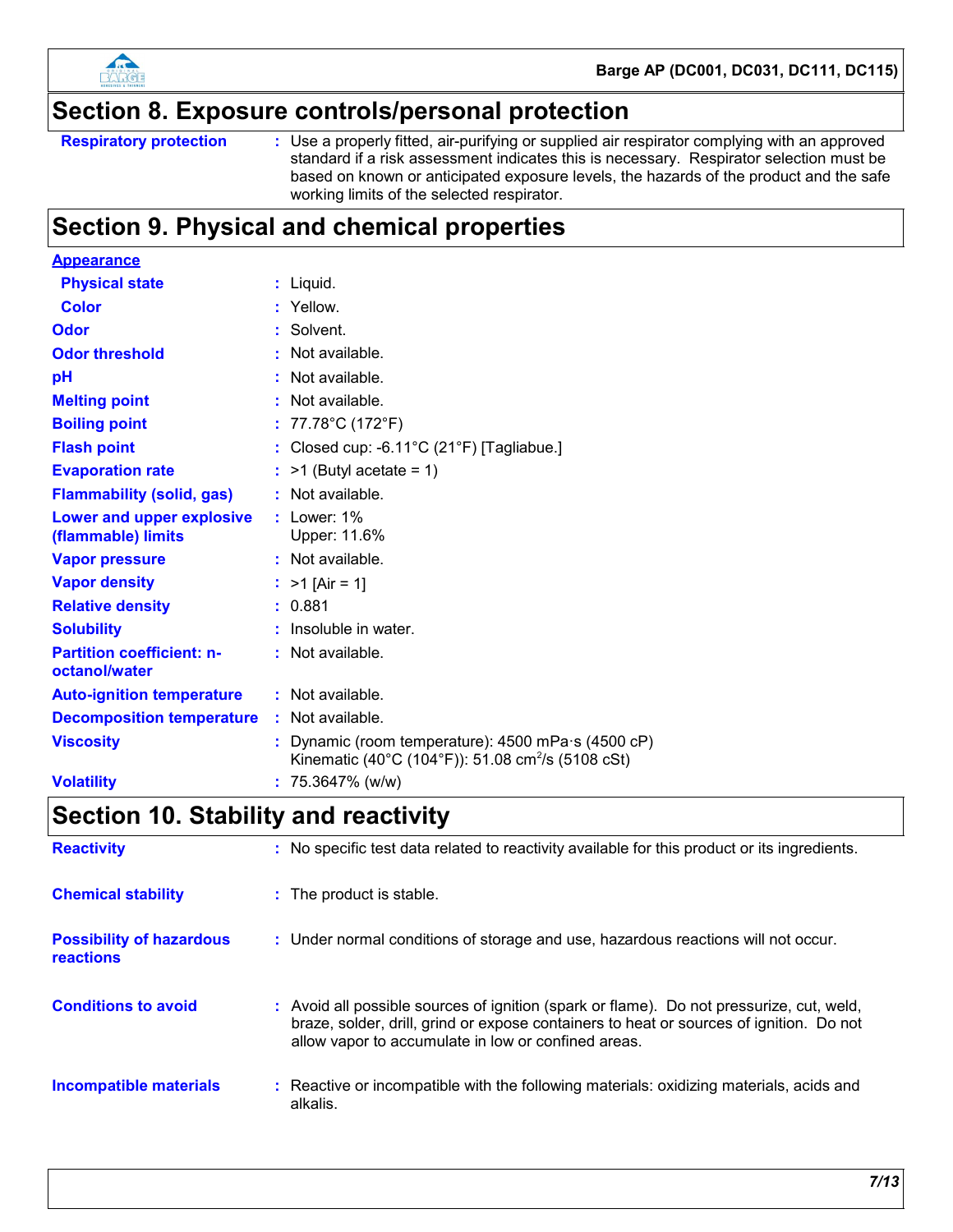

### **Section 10. Stability and reactivity**

**Hazardous decomposition products**

Under normal conditions of storage and use, hazardous decomposition products should **:** not be produced.

### **Section 11. Toxicological information**

#### **Information on toxicological effects**

#### **Acute toxicity**

| <b>Product/ingredient name</b> | <b>Result</b>                | <b>Species</b> | <b>Dose</b>            | <b>Exposure</b> |
|--------------------------------|------------------------------|----------------|------------------------|-----------------|
| Toluene                        | <b>LC50 Inhalation Vapor</b> | Rat            | $49$ g/m <sup>3</sup>  | 4 hours         |
|                                | LD50 Oral                    | Rat            | 636 mg/kg              |                 |
| Heptane                        | LC50 Inhalation Gas.         | Rat            | 48000 ppm              | 4 hours         |
|                                | <b>LC50 Inhalation Vapor</b> | Rat            | $103$ g/m <sup>3</sup> | 4 hours         |
| Ethyl acetate                  | LD50 Oral                    | Rat            | 5620 mg/kg             |                 |

#### **Irritation/Corrosion**

| <b>Product/ingredient name</b> | <b>Result</b>            | <b>Species</b> | <b>Score</b> | <b>Exposure</b> | <b>Observation</b>       |
|--------------------------------|--------------------------|----------------|--------------|-----------------|--------------------------|
| Toluene                        | Eyes - Mild irritant     | Rabbit         |              | 0.5 minutes 100 |                          |
|                                |                          |                |              | ma              |                          |
|                                | Skin - Moderate irritant | Rabbit         |              | 24 hours 20 mg  |                          |
|                                | Eyes - Mild irritant     | Rabbit         |              | 870 µg          |                          |
|                                | Eyes - Severe irritant   | Rabbit         |              | 24 hours 2 mg   | $\overline{\phantom{0}}$ |
|                                | Skin - Mild irritant     | Pig            |              | 24 hours 250 µL |                          |
|                                | Skin - Mild irritant     | Rabbit         |              | 435 mg          |                          |
|                                | Skin - Moderate irritant | Rabbit         |              | 500 mg          |                          |

#### **Sensitization**

There is no data available.

#### **Carcinogenicity**

#### **Classification**

| <b>Product/ingredient name</b> | <b>OSHA IARC</b> | <b>NTP</b> | <b>ACGIH EPA</b> | <b>NIOSH</b> |
|--------------------------------|------------------|------------|------------------|--------------|
| Toluene                        |                  |            | A4               |              |

#### **Specific target organ toxicity (single exposure)**

| <b>Name</b>   | <b>Category</b> | <b>Route of</b><br><b>exposure</b> | <b>Target organs</b> |
|---------------|-----------------|------------------------------------|----------------------|
| Toluene       | Category 3      | Not applicable.                    | Narcotic effects     |
| Heptane       | Category 3      | Not applicable.                    | Narcotic effects     |
| Ethyl acetate | Category 3      | Not applicable.                    | Narcotic effects     |

#### **Specific target organ toxicity (repeated exposure)**

| <b>Name</b> | <b>Category</b> | <b>Route of</b><br>exposure | <b>Target organs</b> |
|-------------|-----------------|-----------------------------|----------------------|
| Toluene     | Category 2      | Not determined              | Not determined       |

#### **Aspiration hazard**

| <b>Name</b> | Result                         |
|-------------|--------------------------------|
| Toluene     | ASPIRATION HAZARD - Category 1 |
| Heptane     | ASPIRATION HAZARD - Category 1 |

#### **Information on the likely routes of exposure**

**:** Routes of entry anticipated: Oral, Dermal, Inhalation.

#### **Potential acute health effects**

**Eye contact :** Causes serious eye irritation.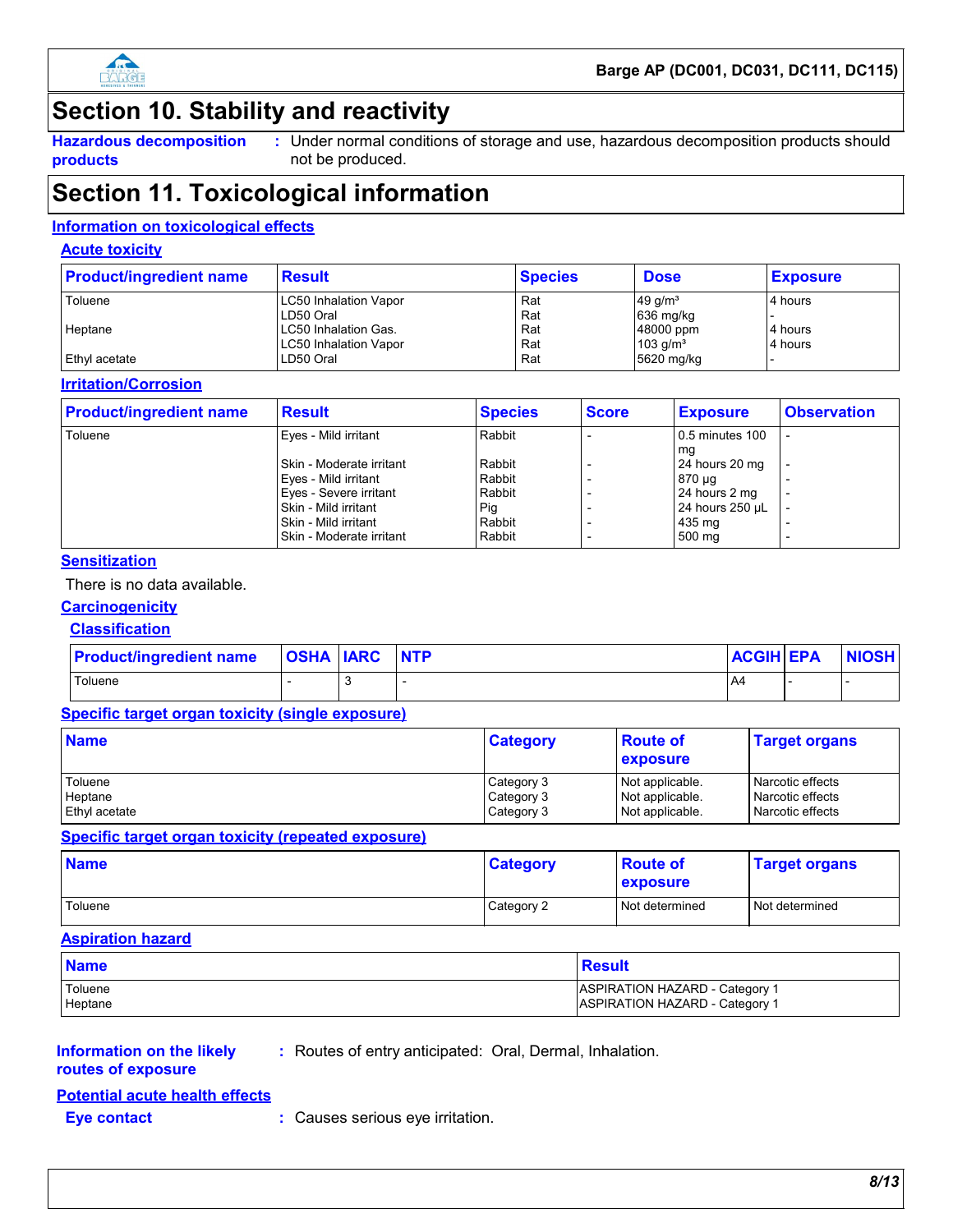



# **Section 11. Toxicological information**

| <b>Inhalation</b>          | : Can cause central nervous system (CNS) depression. May cause drowsiness and<br>dizziness.                                                                                                                                 |
|----------------------------|-----------------------------------------------------------------------------------------------------------------------------------------------------------------------------------------------------------------------------|
| <b>Skin contact</b>        | : Causes skin irritation.                                                                                                                                                                                                   |
| <b>Ingestion</b>           | : Can cause central nervous system (CNS) depression. Irritating to mouth, throat and<br>stomach.                                                                                                                            |
|                            | Symptoms related to the physical, chemical and toxicological characteristics                                                                                                                                                |
| <b>Eye contact</b>         | : Adverse symptoms may include the following:<br>pain or irritation<br>watering<br>redness                                                                                                                                  |
| <b>Inhalation</b>          | : Adverse symptoms may include the following:<br>nausea or vomiting<br>headache<br>drowsiness/fatigue<br>dizziness/vertigo<br>unconsciousness<br>reduced fetal weight<br>increase in fetal deaths<br>skeletal malformations |
| <b>Skin contact</b>        | : Adverse symptoms may include the following:<br>irritation<br>redness<br>reduced fetal weight<br>increase in fetal deaths<br>skeletal malformations                                                                        |
| <b>Ingestion</b>           | : Adverse symptoms may include the following:<br>reduced fetal weight<br>increase in fetal deaths<br>skeletal malformations                                                                                                 |
|                            | Delayed and immediate effects and also chronic effects from short and long term exposure                                                                                                                                    |
| <b>Short term exposure</b> |                                                                                                                                                                                                                             |
|                            |                                                                                                                                                                                                                             |

| <b>Potential immediate</b><br><b>effects</b> | : No known significant effects or critical hazards.                  |
|----------------------------------------------|----------------------------------------------------------------------|
| <b>Potential delayed effects</b>             | : No known significant effects or critical hazards.                  |
| Long term exposure                           |                                                                      |
| <b>Potential immediate</b><br><b>effects</b> | : No known significant effects or critical hazards.                  |
| <b>Potential delayed effects</b>             | : No known significant effects or critical hazards.                  |
| <b>Potential chronic health effects</b>      |                                                                      |
| <b>General</b>                               | : May cause damage to organs through prolonged or repeated exposure. |
| <b>Carcinogenicity</b>                       | : No known significant effects or critical hazards.                  |
| <b>Mutagenicity</b>                          | : No known significant effects or critical hazards.                  |
| <b>Teratogenicity</b>                        | : Suspected of damaging the unborn child.                            |
| <b>Developmental effects</b>                 | : No known significant effects or critical hazards.                  |
| <b>Fertility effects</b>                     | : No known significant effects or critical hazards.                  |

#### **Numerical measures of toxicity Acute toxicity estimates**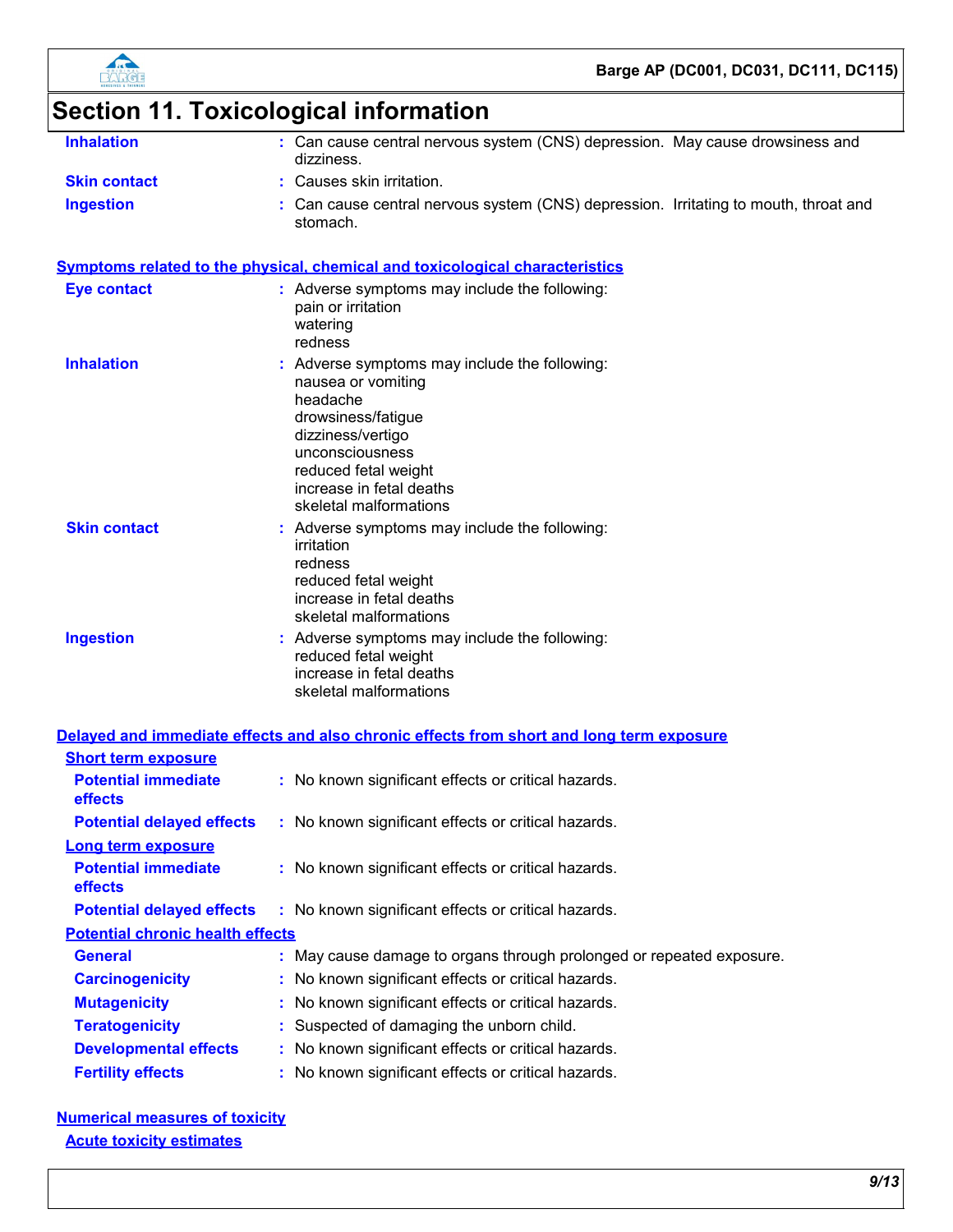

# **Section 11. Toxicological information**

There is no data available.

# **Section 12. Ecological information**

#### **Toxicity**

| <b>Product/ingredient name</b> | <b>Result</b>                        | <b>Species</b>                                                            | <b>Exposure</b> |
|--------------------------------|--------------------------------------|---------------------------------------------------------------------------|-----------------|
| Toluene                        | Acute EC50 433 ppm Marine water      | Algae - Skeletonema costatum                                              | 96 hours        |
|                                | Acute EC50 12500 µg/L Fresh water    | Algae - Pseudokirchneriella subcapitata                                   | 72 hours        |
|                                | Acute EC50 11600 µg/L Fresh water    | Crustaceans - Gammarus<br>pseudolimnaeus - Adult                          | 48 hours        |
|                                | Acute EC50 6000 µg/L Fresh water     | Daphnia - Daphnia magna - Juvenile<br>(Fledgling, Hatchling, Weanling)    | 48 hours        |
|                                | Acute LC50 5500 µg/L Fresh water     | Fish - Oncorhynchus kisutch - Fry                                         | 96 hours        |
|                                | Chronic NOEC 500000 µg/L Fresh water | Algae - Pseudokirchneriella subcapitata                                   | 96 hours        |
|                                | Chronic NOEC 1000 µg/L Fresh water   | Daphnia - Daphnia magna                                                   | 21 days         |
| Heptane                        | Acute LC50 375000 µg/L Fresh water   | l Fish - Oreochromis mossambicus                                          | 96 hours        |
| Ethyl acetate                  | Acute EC50 2500000 µg/L Fresh water  | Algae - Selenastrum sp.                                                   | 96 hours        |
|                                | Acute LC50 750000 µg/L Fresh water   | Crustaceans - Gammarus pulex                                              | 48 hours        |
|                                | Acute LC50 154000 µg/L Fresh water   | Daphnia - Daphnia cucullata                                               | 48 hours        |
|                                | Acute LC50 425300 µg/L Fresh water   | Fish - Oncorhynchus mykiss - Juvenile<br>(Fledgling, Hatchling, Weanling) | 96 hours        |
|                                | Chronic NOEC 2400 µg/L Fresh water   | Daphnia - Daphnia magna                                                   | 21 days         |
|                                | Chronic NOEC 75.6 mg/L Fresh water   | Fish - Pimephales promelas - Embryo                                       | 32 days         |

#### **Persistence and degradability**

There is no data available.

#### **Bioaccumulative potential**

| <b>Product/ingredient name</b> | $LogP_{ow}$ | <b>BCF</b> | <b>Potential</b> |
|--------------------------------|-------------|------------|------------------|
| Toluene                        | 2.73        | 90         | low              |
| Heptane                        | 4.66        | 552        | high             |
| Ethyl acetate                  | 0.68        | 30         | , low            |

#### **Mobility in soil**

| <b>Soil/water partition</b> | : There is no data available. |
|-----------------------------|-------------------------------|
| <b>coefficient (Koc)</b>    |                               |

#### **Other adverse effects** : No known significant effects or critical hazards.

# **Section 13. Disposal considerations**

| <b>Disposal methods</b> | : The generation of waste should be avoided or minimized wherever possible. Disposal<br>of this product, solutions and any by-products should comply with the requirements of<br>environmental protection and waste disposal legislation and any regional local authority<br>requirements. Dispose of surplus and non-recyclable products via a licensed waste<br>disposal contractor. Waste should not be disposed of untreated to the sewer unless<br>fully compliant with the requirements of all authorities with jurisdiction. Waste<br>packaging should be recycled. Incineration or landfill should only be considered when<br>recycling is not feasible. This material and its container must be disposed of in a safe<br>way. Care should be taken when handling empty containers that have not been cleaned<br>or rinsed out. Empty containers or liners may retain some product residues. Vapor<br>from product residues may create a highly flammable or explosive atmosphere inside<br>the container. Do not cut, weld or grind used containers unless they have been cleaned<br>thoroughly internally. Avoid dispersal of spilled material and runoff and contact with soil, |
|-------------------------|--------------------------------------------------------------------------------------------------------------------------------------------------------------------------------------------------------------------------------------------------------------------------------------------------------------------------------------------------------------------------------------------------------------------------------------------------------------------------------------------------------------------------------------------------------------------------------------------------------------------------------------------------------------------------------------------------------------------------------------------------------------------------------------------------------------------------------------------------------------------------------------------------------------------------------------------------------------------------------------------------------------------------------------------------------------------------------------------------------------------------------------------------------------------------------------------|
|                         | waterways, drains and sewers.                                                                                                                                                                                                                                                                                                                                                                                                                                                                                                                                                                                                                                                                                                                                                                                                                                                                                                                                                                                                                                                                                                                                                              |

**United States - RCRA Toxic hazardous waste "U" List**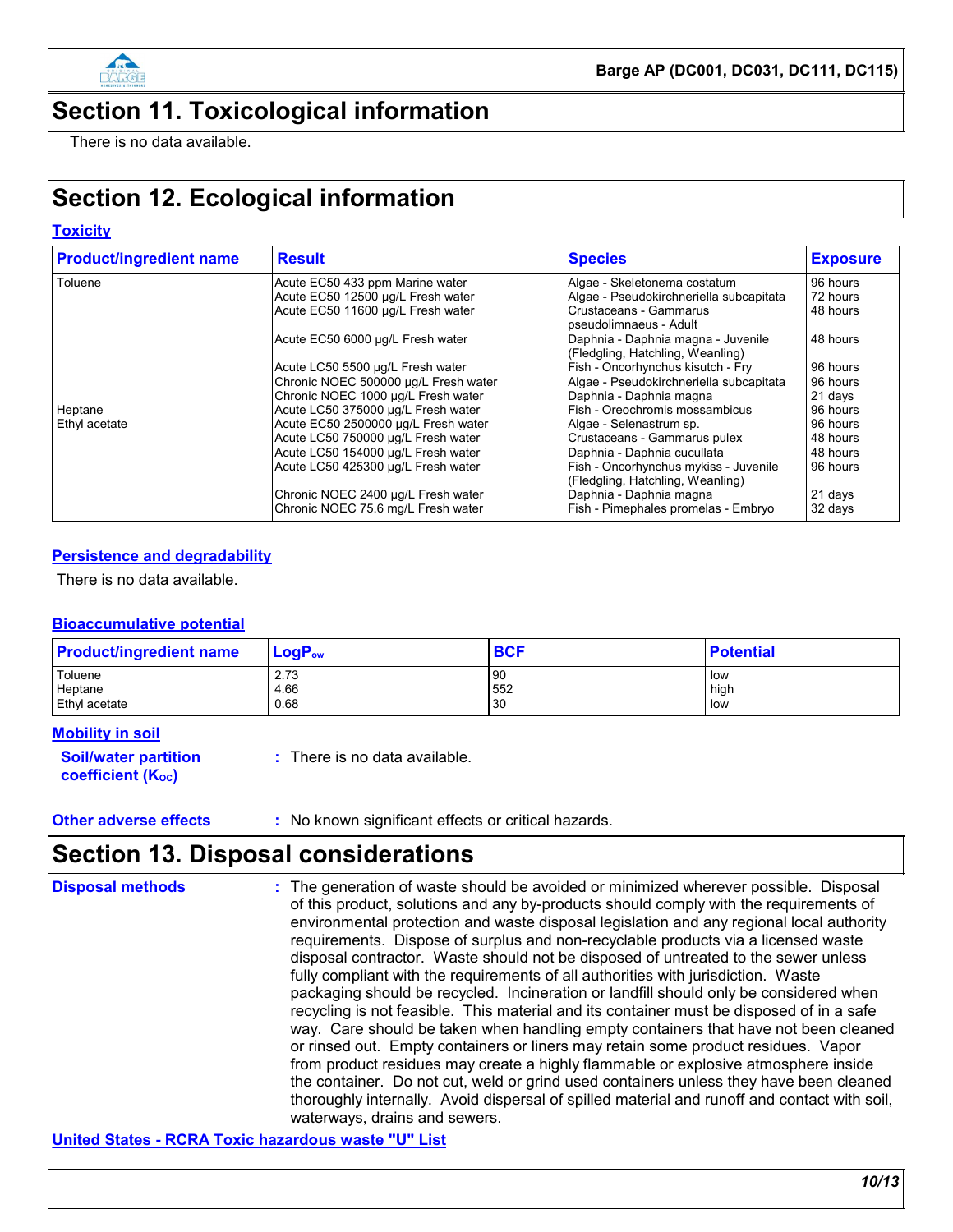

## **Section 13. Disposal considerations**

| Ingredient           | CAS#     | <b>Status</b> | <b>Reference</b><br>number |
|----------------------|----------|---------------|----------------------------|
| Toluene              | 108-88-3 | Listed        | U220                       |
| <b>Ethyl acetate</b> | 141-78-6 | Listed        | U112                       |

### **Section 14. Transport information**

|                                      | <b>DOT Classification</b>                                                                                                                                                                                                                                                                                                                    | <b>IMDG</b>                                                                                                                                                | <b>IATA</b>                                                                                                    |  |
|--------------------------------------|----------------------------------------------------------------------------------------------------------------------------------------------------------------------------------------------------------------------------------------------------------------------------------------------------------------------------------------------|------------------------------------------------------------------------------------------------------------------------------------------------------------|----------------------------------------------------------------------------------------------------------------|--|
| <b>UN number</b>                     | <b>UN1133</b>                                                                                                                                                                                                                                                                                                                                | <b>UN1133</b>                                                                                                                                              | <b>UN1133</b>                                                                                                  |  |
| <b>UN proper</b><br>shipping name    |                                                                                                                                                                                                                                                                                                                                              | ADHESIVES RQ (Toluene, Ethyl Acetate) ADHESIVES. Marine pollutant (Heptane)                                                                                | <b>ADHESIVES</b>                                                                                               |  |
| <b>Transport</b><br>hazard class(es) | 3                                                                                                                                                                                                                                                                                                                                            | 3                                                                                                                                                          | 3                                                                                                              |  |
| <b>Packing group</b>                 | Ш                                                                                                                                                                                                                                                                                                                                            | Ш                                                                                                                                                          | Ш                                                                                                              |  |
| <b>Environmental</b><br>hazards      | No.                                                                                                                                                                                                                                                                                                                                          | Yes.                                                                                                                                                       | No.                                                                                                            |  |
| <b>Additional</b><br>information     | <b>Reportable quantity</b><br>1666.7 lbs / 756.67 kg [226.89 gal / 858.<br>87 L1<br>Package sizes shipped in quantities less<br>than the product reportable quantity are<br>not subject to the RQ (reportable<br>quantity) transportation requirements.<br><b>Remarks</b><br>SMALL QUANTITY (1 gallon or less):<br>ORM-D; CONSUMER COMMODITY | The marine pollutant mark is not required<br>when transported in sizes of $\leq$ 5 L or $\leq$ 5<br>kg.<br><b>Emergency schedules (EmS)</b><br>$F-E$ , S-D | The environmentally hazardous<br>substance mark may appear if required<br>by other transportation regulations. |  |
|                                      |                                                                                                                                                                                                                                                                                                                                              |                                                                                                                                                            | <b>AERG</b> : 128                                                                                              |  |
| <b>DOT-RQ Details</b>                | Toluene<br>Ethyl acetate                                                                                                                                                                                                                                                                                                                     | 1000 lbs / 454 kg [137.86 gal / 521.84 L]<br>5000 lbs / 2270 kg [670.36 gal / 2537.6 L]                                                                    |                                                                                                                |  |

5000 lbs / 2270 kg [670.36 gal / 2537.6 L]

**Special precautions for user Transport within user's premises:** always transport in closed containers that are **:** upright and secure. Ensure that persons transporting the product know what to do in the event of an accident or spillage.

**Transport in bulk according :** Not available. **to Annex II of MARPOL 73/78 and the IBC Code**

### **Section 15. Regulatory information**

| <b>U.S. Federal regulations</b> | : TSCA 8(a) PAIR: Heptane                                                 |
|---------------------------------|---------------------------------------------------------------------------|
|                                 | <b>TSCA 8(a) CDR Exempt/Partial exemption: Not determined</b>             |
|                                 | United States inventory (TSCA 8b): All components are listed or exempted. |
|                                 | Clean Water Act (CWA) 307: Toluene                                        |
|                                 | Clean Water Act (CWA) 311: Toluene                                        |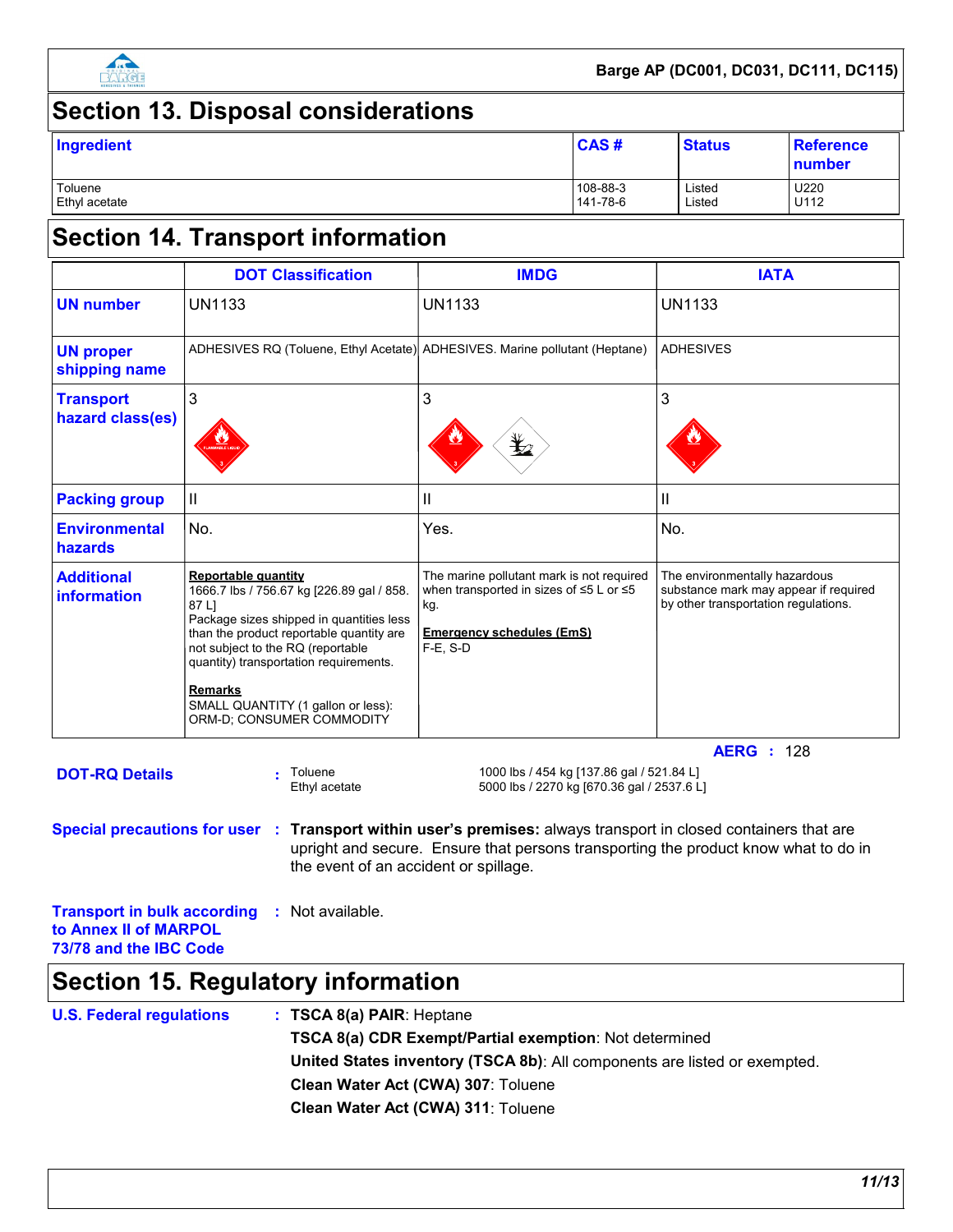

# **Section 15. Regulatory information**

| <b>Clean Air Act Section 112</b> : Listed<br>(b) Hazardous Air<br><b>Pollutants (HAPs)</b> |                 |
|--------------------------------------------------------------------------------------------|-----------------|
| <b>Clean Air Act Section 602</b><br><b>Class I Substances</b>                              | : Not listed    |
| <b>Clean Air Act Section 602</b><br><b>Class II Substances</b>                             | : Not listed    |
| <b>DEA List I Chemicals</b><br>(Precursor Chemicals)                                       | : Not listed    |
| <b>DEA List II Chemicals</b><br>(Essential Chemicals)                                      | : Listed        |
| <b>SARA 302/304</b>                                                                        |                 |
| <b>Composition/information on ingredients</b>                                              |                 |
| No products were found.                                                                    |                 |
| <b>SARA 304 RQ</b>                                                                         | Not applicable. |
| <b>SARA 311/312</b>                                                                        |                 |
| <b>Classification</b>                                                                      | $:$ Fire hazard |

Immediate (acute) health hazard Delayed (chronic) health hazard

#### **Composition/information on ingredients**

| <b>Name</b>   | $\frac{9}{6}$ | <b>Fire</b> | <b>Sudden</b><br>hazard release of<br><b>pressure</b> | <b>Reactive</b> | <b>Immediate</b><br>(acute)<br>health<br><b>hazard</b> | <b>Delayed</b><br>(chronic)<br>health<br>hazard |
|---------------|---------------|-------------|-------------------------------------------------------|-----------------|--------------------------------------------------------|-------------------------------------------------|
| Toluene       | $35 - 60$     | Yes.        | No.                                                   | No.             | Yes.                                                   | Yes.                                            |
| Heptane       | 15 - 25       | Yes.        | No.                                                   | No.             | Yes.                                                   | No.                                             |
| Ethyl acetate | $5 - 15$      | Yes.        | No.                                                   | No.             | Yes.                                                   | No.                                             |

#### **SARA 313**

|                                           | <b>Product name</b> | <b>CAS number</b> |           |
|-------------------------------------------|---------------------|-------------------|-----------|
| <b>Form R - Reporting</b><br>requirements | Toluene             | 108-88-3          | $35 - 60$ |
| <b>Supplier notification</b>              | Toluene             | 108-88-3          | $35 - 60$ |

SARA 313 notifications must not be detached from the SDS and any copying and redistribution of the SDS shall include copying and redistribution of the notice attached to copies of the SDS subsequently redistributed.

#### **State regulations**

**Massachusetts :**

The following components are listed: Toluene; Heptane; Ethyl acetate

- 
- **New York included:** The following components are listed: Toluene; Ethyl acetate **New Jersey :** The following components are listed: Toluene; Heptane; Ethyl acetate
- 
- **Pennsylvania :** The following components are listed: Toluene; Heptane; Ethyl acetate

#### **California Prop. 65**

**WARNING:** This product contains a chemical known to the State of California to cause birth defects or other reproductive harm.

| <b>Ingredient name</b> | <b>Cancer</b> | <b>Reproductive</b> | No significant risk<br>level | <b>Maximum</b><br>acceptable dosage<br><b>level</b>  |
|------------------------|---------------|---------------------|------------------------------|------------------------------------------------------|
| Toluene                | No.           | Yes.                | No.                          | 7000 µg/day (ingestion)<br>13000 µg/day (inhalation) |